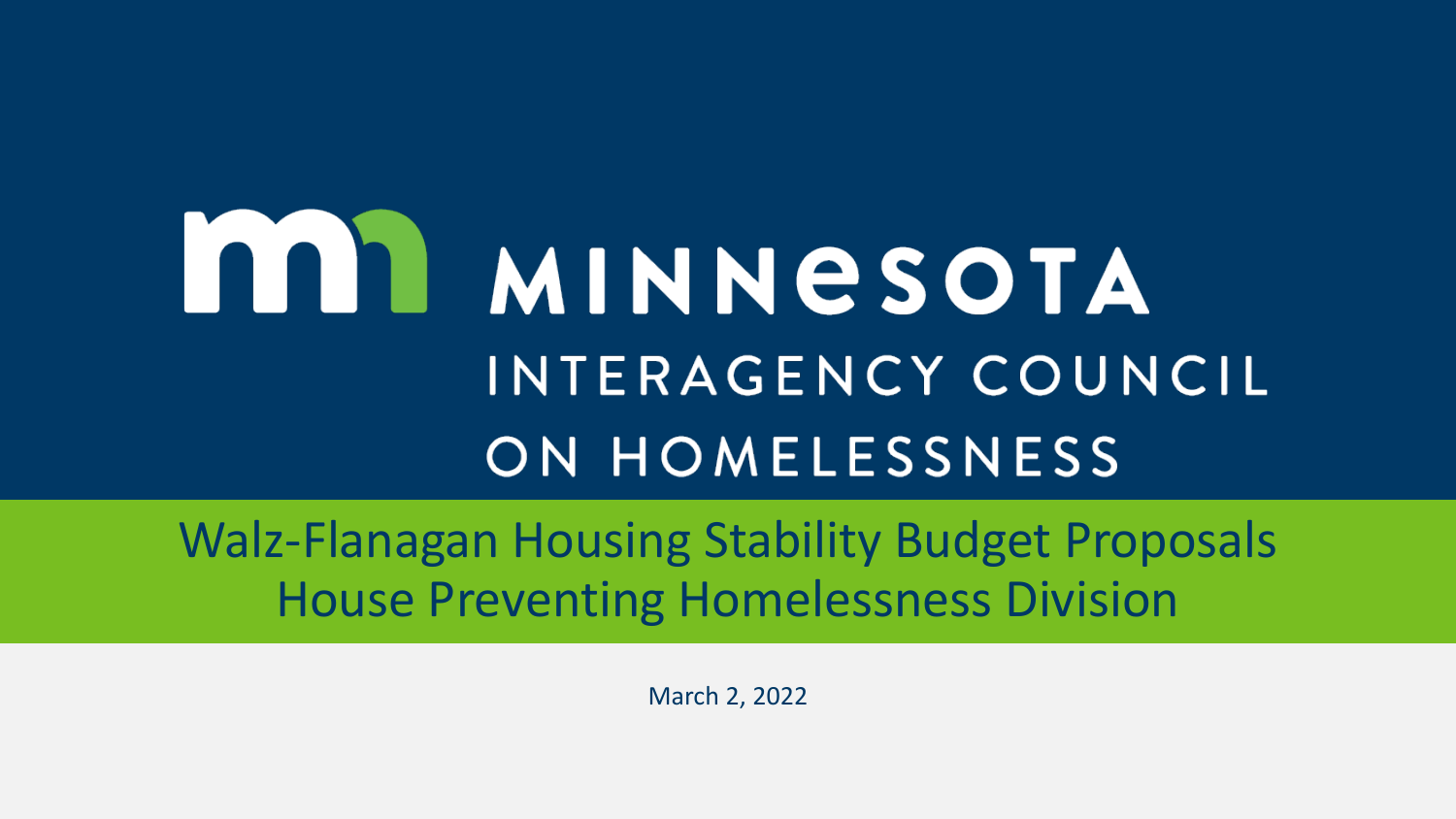## Presenters today

- Cathy ten Broeke, Assistant Commissioner and Executive Director, Minnesota Interagency Council on Homelessness
- Eric Grumdahl, Deputy Director, Minnesota Interagency Council on Homelessness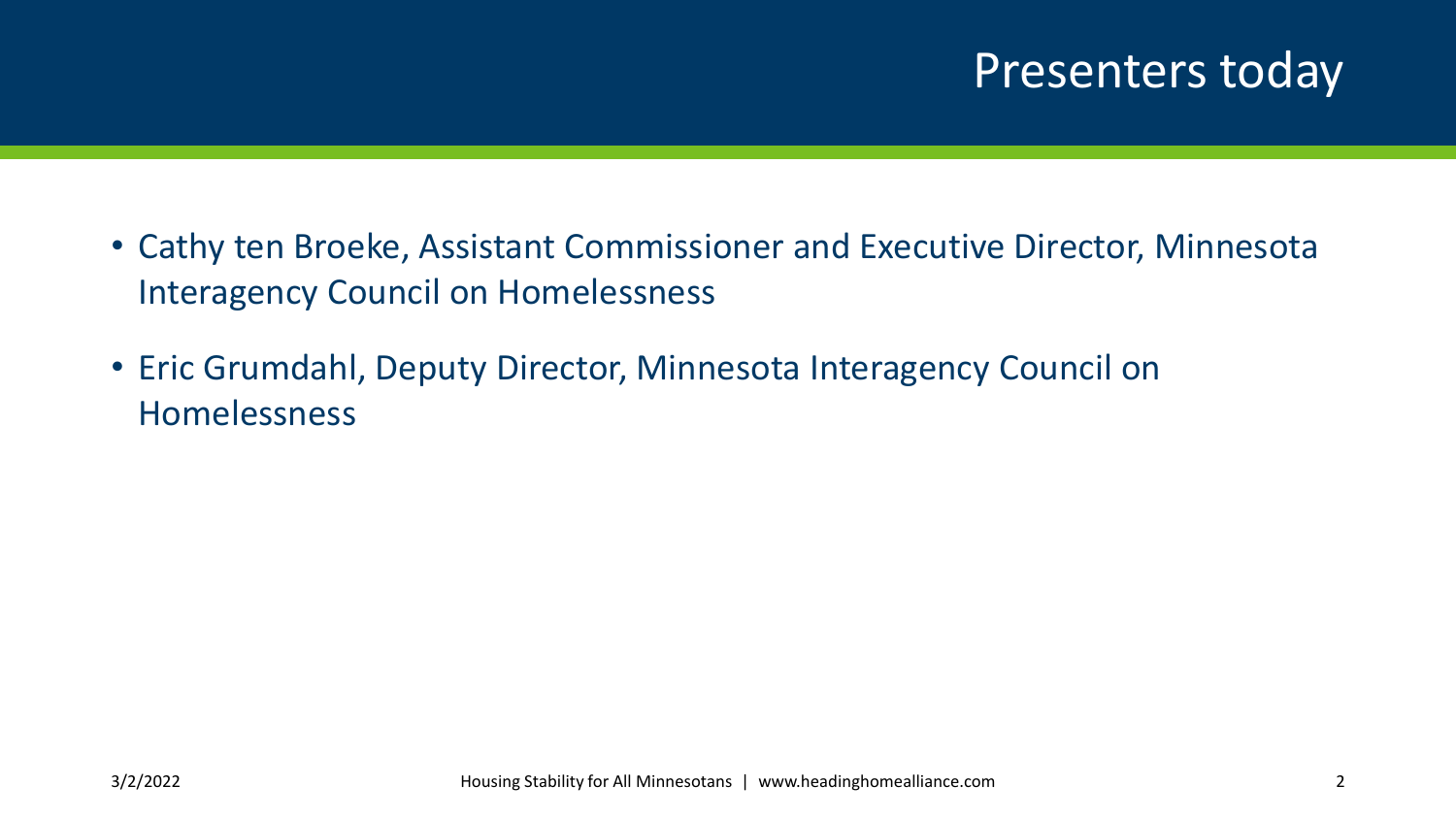## Continuum of needs related to housing instability

| <b>Population</b>                                                                                                                                                    | <b>Estimate</b>                                       |
|----------------------------------------------------------------------------------------------------------------------------------------------------------------------|-------------------------------------------------------|
| <b>Cost-burdened homeowners paying more</b><br>than 30% of income toward housing                                                                                     | 285,508 owner households                              |
| <b>Cost-burdened renters</b> paying more than<br>30% of income toward housing                                                                                        | 268,764 renter households                             |
| <b>Doubled up</b> or lacking a fixed, regular or<br>adequate place to live                                                                                           | 231,081 people live in<br>overcrowded households*     |
| <b>Sheltered and unsheltered homeless living</b><br>in emergency shelters, transitional housing<br>with time limits, outdoors, or places not<br>meant for habitation | Estimated 7,940 people in<br>2020 Point-in-Time count |
| Sources:                                                                                                                                                             |                                                       |

- American Community Survey for cost-burdened households.
- Minnesota Housing tabulation of 5-year 2019 ACS microdata for overcrowded households. Overcrowding defined as more than two people per bedroom.
- HUD Point in Time data for people in shelter or place not meant for human habitation on a single night in January.

# Cost-burdened renters Doubled up **Sheltered Unsheltered**

Cost-burdened homeowners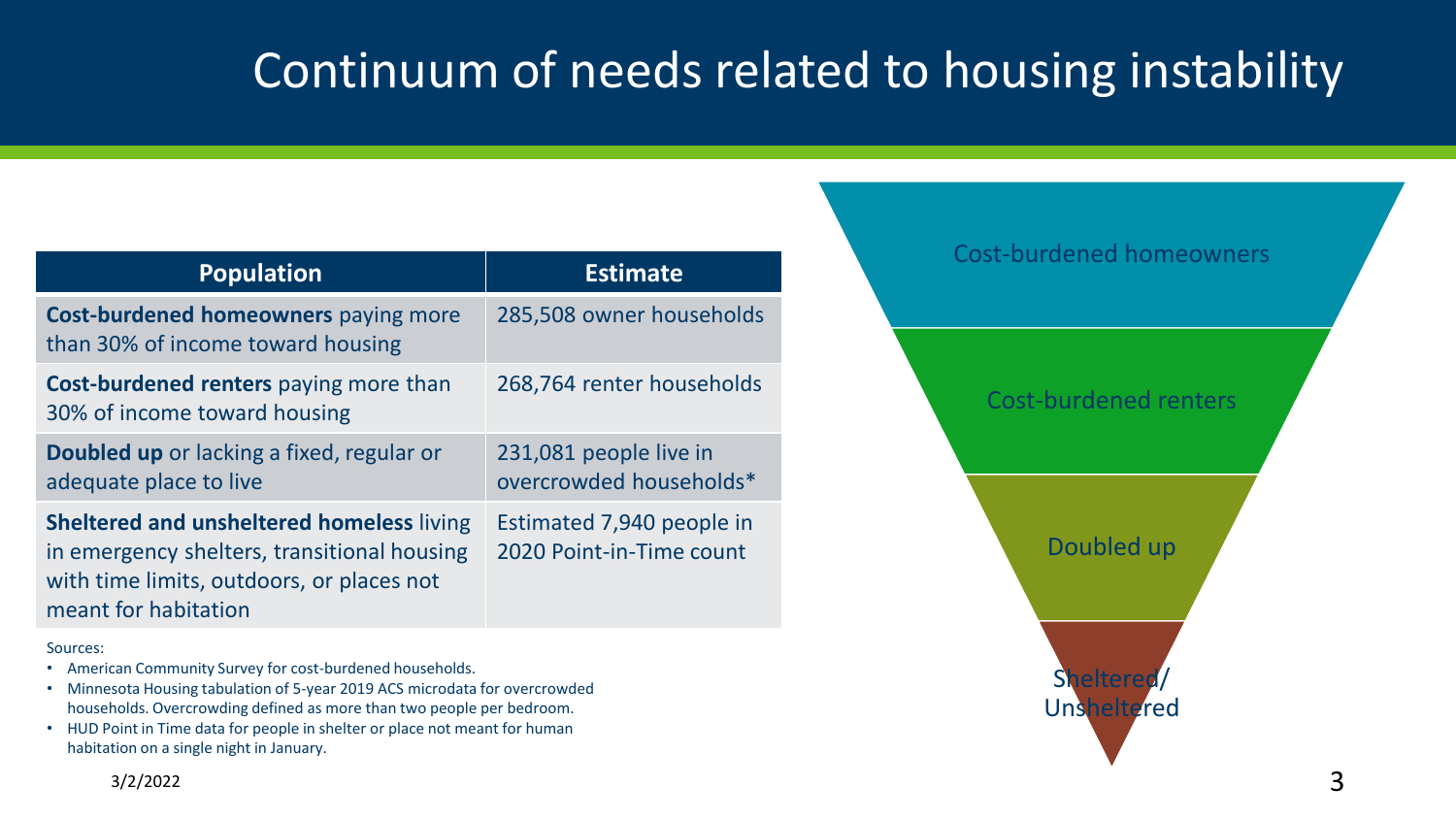## Strategies to respond to continuum of housing needs

| <b>Strategies</b>                                  | <b>Cost-burdened</b><br>home-ownership | <b>Cost-burdened</b><br>renters | Doubled up   | <b>Sheltered and</b><br>unsheltered |
|----------------------------------------------------|----------------------------------------|---------------------------------|--------------|-------------------------------------|
| Loan forgiveness/deferment                         |                                        |                                 |              |                                     |
| Homelessness prevention                            |                                        | $\checkmark$                    |              |                                     |
| Affordable housing preservation<br>and development |                                        |                                 |              |                                     |
| <b>Targeted financial assistance</b>               |                                        | $\checkmark$                    | $\checkmark$ |                                     |
| Housing-focused supports                           |                                        |                                 |              |                                     |
| <b>Public Housing investments</b>                  |                                        |                                 |              |                                     |
| Rental assistance                                  |                                        |                                 |              |                                     |
| <b>Shelter investments</b>                         |                                        |                                 |              |                                     |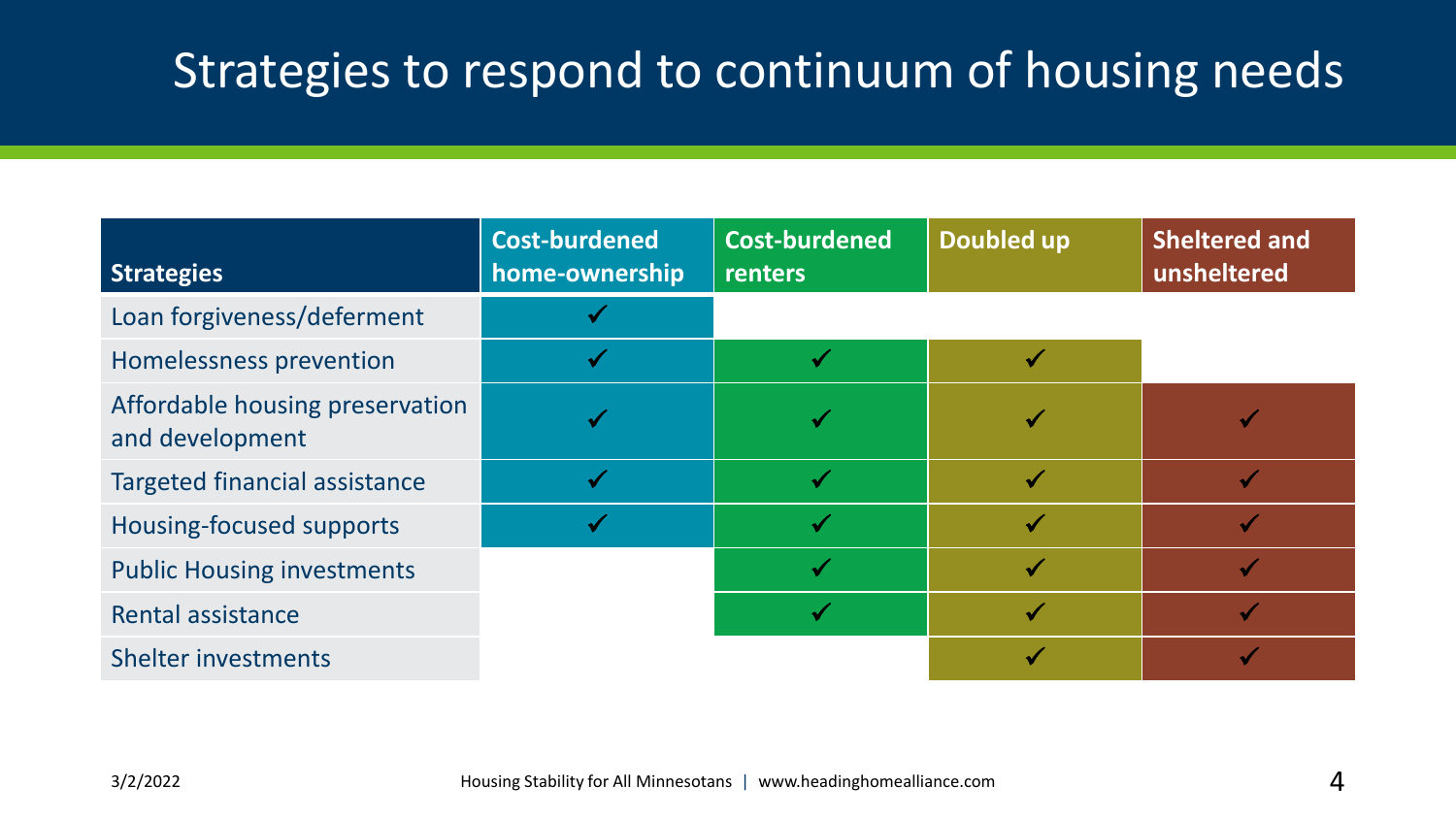

- The Walz-Flanagan Budget to Move Minnesota Forward prioritizes investments in housing stability. This package includes:
	- 35 proposals from six State agencies
	- Over \$1 billion in proposed spending over the next three State fiscal years
- Full summary of the Housing Stability package: https://headinghomealliance.com/wp-content/uploads/2022/01/ [Move-Minnesota-Forward-Housing-Stability-budget-January-2022.pdf](https://headinghomealliance.com/wp-content/uploads/2022/01/Move-Minnesota-Forward-Housing-Stability-budget-January-2022.pdf)

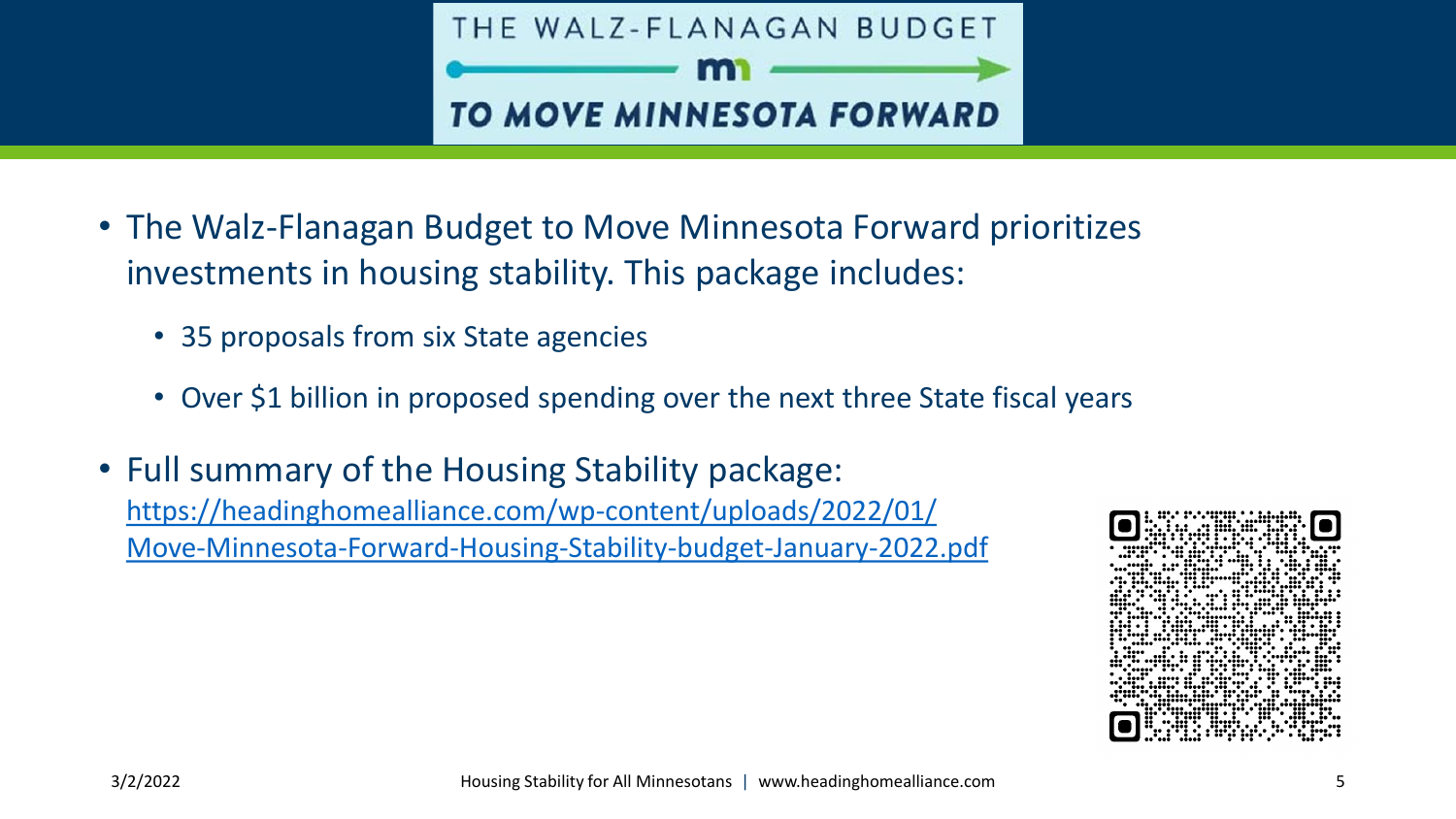THE WALZ-FLANAGAN BUDGET

m

#### TO MOVE MINNESOTA FORWARD

| Housing Stability Budget                           | <b>FY2023</b>            | <b>FY2024</b>            | <b>FY2025</b>            | <b>Total</b> |
|----------------------------------------------------|--------------------------|--------------------------|--------------------------|--------------|
| Summary by agency, budget, and program             | (millions)               | (millions)               | (millions)               | (millions)   |
| <b>DHS</b>                                         | \$118.1                  | \$69.1                   | \$88.2                   | \$275.4      |
| <b>Capital</b>                                     | \$72.0                   |                          | $\overline{\phantom{a}}$ | \$72.0       |
| <b>Emergency Shelter Facilities</b>                | \$72.0                   | --                       | $\overline{\phantom{m}}$ | \$72.0       |
| <b>Operating</b>                                   | \$46.1                   | \$69.1                   | \$88.2                   | \$203.4      |
| <b>Addressing Deep Poverty</b>                     | \$0.1                    | \$19.4                   | \$26.7                   | \$46.2       |
| AmeriCorps Heading Home Corps Program              | \$1.1                    | \$1.1                    | \$1.1                    | \$3.3        |
| <b>Community Living Infrastructure Program</b>     |                          |                          | \$11.0                   | \$11.0       |
| <b>ESP Funding for shelter services</b>            | \$35.0                   | \$30.0                   | \$30.0                   | \$95.0       |
| Homeless Management Information System             | \$1.6                    | \$2.0                    | \$2.0                    | \$5.6        |
| Housing Stabilization Services eligibility staff   | --                       | $\overline{\phantom{a}}$ | \$0.8\$                  | \$0.8        |
| Housing Support for Adults with Serious Mental     |                          |                          |                          |              |
| <b>Illness Program Expansion</b>                   | \$3.1                    | \$3.1                    | \$3.1                    | \$9.2        |
| <b>Housing Transition Services through Housing</b> |                          |                          |                          |              |
| <b>Stabilization Services</b>                      |                          | \$1.1                    | \$1.1                    | \$2.3        |
| <b>Housing Workforce Study</b>                     | \$0.2\$                  | \$0.2\$                  |                          | \$0.4\$      |
| Increase Homeless Youth Act Program                | $\overline{\phantom{a}}$ | \$5.6                    | \$5.6                    | \$11.2       |
| <b>Increase Transitional Housing Program</b>       | $\overline{\phantom{a}}$ | \$1.5                    | \$1.5                    | \$3.0        |
| Joint homelessness prevention initiative           | --                       |                          | \$0.2\$                  | \$0.2\$      |
| <b>PATH Program Expansion</b>                      | \$5.0                    | \$5.0                    | \$5.0                    | \$15.0       |
| Staff position in the Housing Division for         |                          |                          |                          |              |
| stakeholder engagement                             | \$0.1                    | \$0.1                    | \$0.1                    | \$0.2\$      |
|                                                    |                          |                          |                          |              |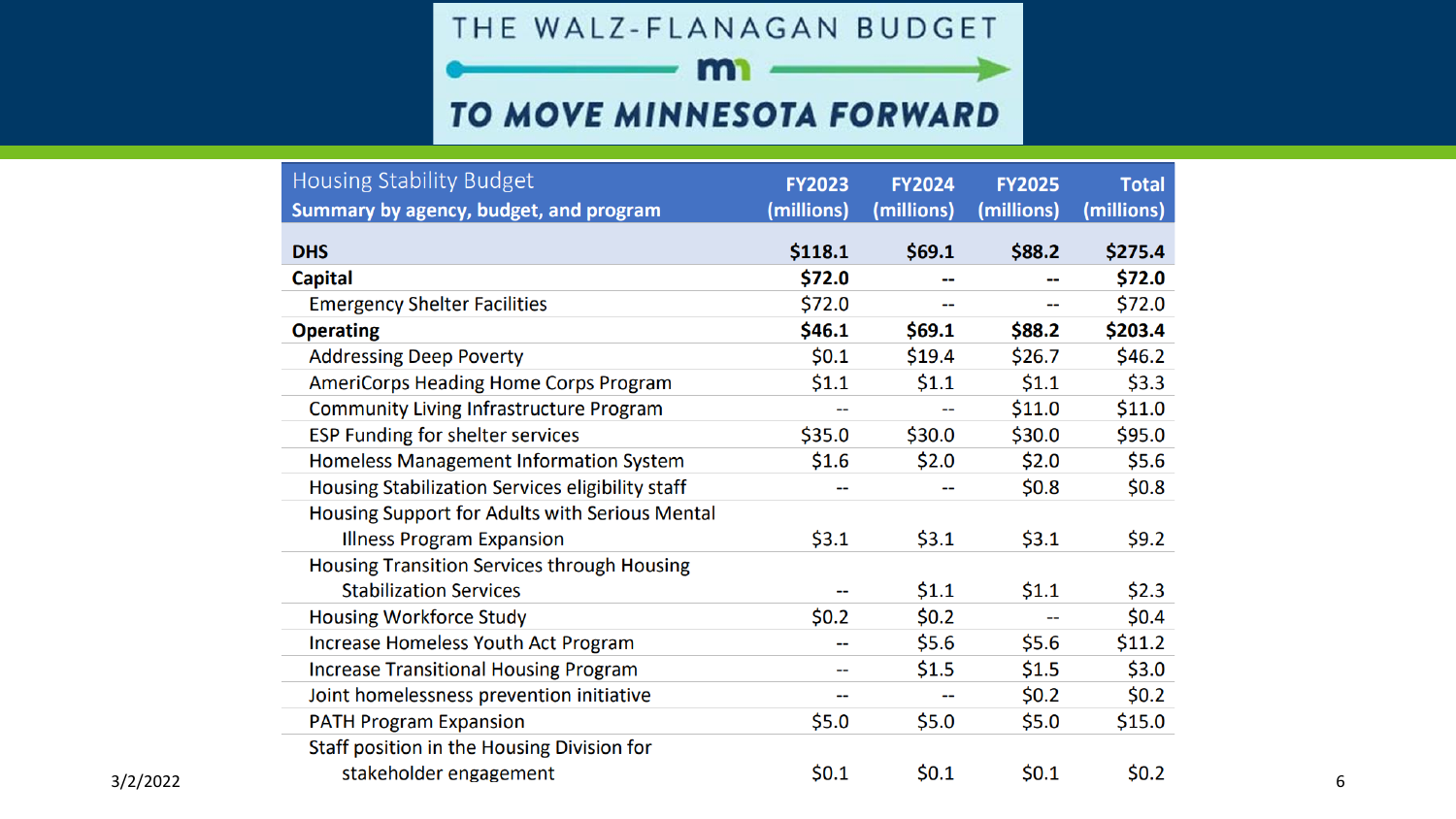THE WALZ-FLANAGAN BUDGET

m

#### TO MOVE MINNESOTA FORWARD

| <b>Housing Stability Budget</b>                  | <b>FY2023</b> | <b>FY2024</b> | <b>FY2025</b> | <b>Total</b> |
|--------------------------------------------------|---------------|---------------|---------------|--------------|
| Summary by agency, budget, and program           | (millions)    | (millions)    | (millions)    | (millions)   |
| <b>DPS</b>                                       | \$1.3         | \$2.0         | \$2.0         | \$5.3\$      |
| Operating                                        | \$1.3         | \$2.0         | \$2.0         | \$5.3        |
| Domestic Violence Housing First                  | \$0.5         | \$0.8         | \$0.8         | \$2.0        |
| Transitional Supportive Housing for Survivors of |               |               |               |              |
| Domestic and Sexual Violence                     | \$0.8         | \$1.3         | \$1.3         | \$3.3        |
| <b>MDH</b>                                       | \$1.1         | \$1.1         | \$1.1         | \$3.4        |
| Operating                                        | \$1.1         | \$1.1         | \$1.1         | \$3.4        |
| HIV Prevention for people experiencing           |               |               |               |              |
| homelessness                                     | \$1.1         | \$1.1         | \$1.1         | \$3.4        |
| <b>MDHR</b>                                      | \$0.4\$       | \$0.4\$       | \$0.4\$       | \$1.1        |
| Operating                                        | \$0.4         | \$0.4         | \$0.4         | \$1.1        |
| Prohibit Rental Discrimination Based on Public   |               |               |               |              |
| Housing Assistance Status                        | \$0.4         | \$0.4         | \$0.4         | \$1.1        |
| <b>MDVA</b>                                      | \$11.6        | \$6.9         | \$3.9         | \$22.4       |
| Operating                                        | \$11.6        | \$6.9         | \$3.9         | \$22.4       |
| Increase engagement and outreach activities      | \$1.7         | \$1.7         | \$1.7         | \$5.1        |
| Low-barrier, permanent supportive housing for    |               |               |               |              |
| Veterans                                         | \$8.8         | \$4.2         | \$1.2         | \$14.2       |
| Tenancy supports and landlord engagement         |               |               |               |              |
| activities                                       | \$1.1         | \$1.0         | \$1.0         | \$3.1        |
|                                                  |               |               |               |              |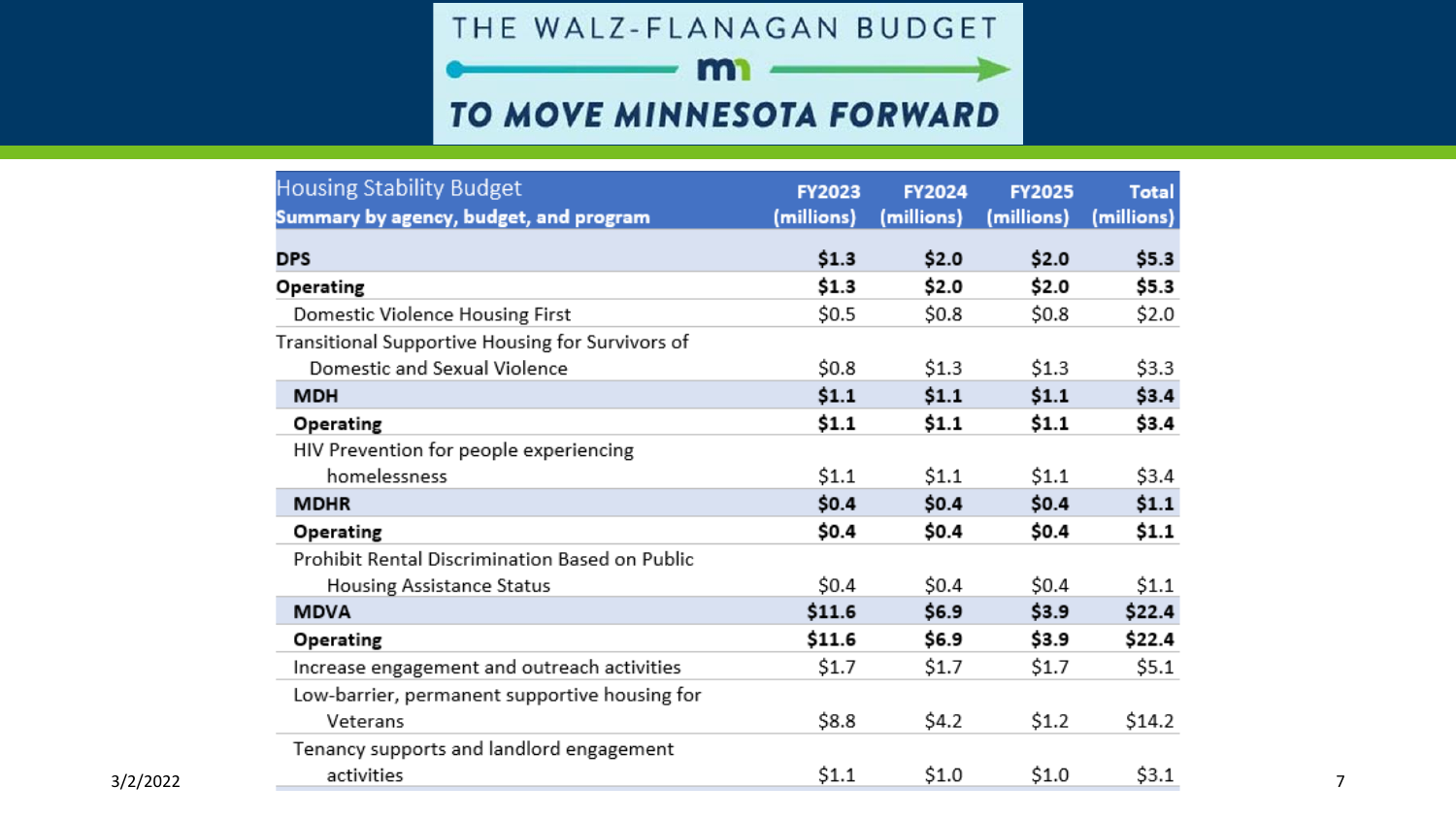THE WALZ-FLANAGAN BUDGET

m

#### TO MOVE MINNESOTA FORWARD

| <b>Housing Stability Budget</b>                    | <b>FY2023</b> | <b>FY2024</b> | <b>FY2025</b> | <b>Total</b> |
|----------------------------------------------------|---------------|---------------|---------------|--------------|
| Summary by agency, budget, and program             | (millions)    | (millions)    | (millions)    | (millions)   |
| <b>Minnesota Housing</b>                           | \$535.5       | \$92.0        | \$92.0        | \$719.5      |
| <b>Capital</b>                                     | \$310.0       |               | --            | \$310.0      |
| <b>General Obligation Bonds for Public Housing</b> |               |               |               |              |
| Rehabilitation program                             | \$60.0        |               |               | \$60.0\$     |
| <b>Housing Infrastructure Bonds</b>                | \$250.0       | --            | --            | \$250.0      |
| <b>Operating</b>                                   | \$225.5       | \$92.0        | \$92.0        | \$409.5      |
| Challenge                                          | \$25.0        | \$15.0        | \$15.0        | \$55.0       |
| <b>Community Stabilization</b>                     | \$100.0       |               | --            | \$100.0      |
| Downpayment assistance                             | \$12.0        | \$10.0        | \$10.0        | \$32.0       |
| <b>Flexible Financing for Capital Costs</b>        | \$10.0        | --            | --            | \$10.0       |
| <b>Greater Minnesota Workforce Housing</b>         | \$10.0        | \$8.0         | \$8.0         | \$26.0       |
| <b>Homelessness Prevention</b>                     | \$19.5        | \$9.5         | \$9.5         | \$38.5       |
| Housing Trust Fund -- Rental Assistance            | \$10.0        | \$12.5        | \$12.5        | \$35.0       |
| Landlord Risk Mitigation Fund                      | \$5.0         |               |               | \$5.0        |
| Pre-Natal to Pre-K Housing Assistance (Homework    |               |               |               |              |
| <b>Starts with Home Expansion)</b>                 | \$10.0        | \$10.0        | \$10.0        | \$30.0       |
| Strengthen the Supportive Housing Model            | \$12.0        | \$15.0        | \$15.0        | \$42.0       |
| Workforce and Affordable Homeownership             | \$12.0        | \$12.0        | \$12.0        | \$36.0       |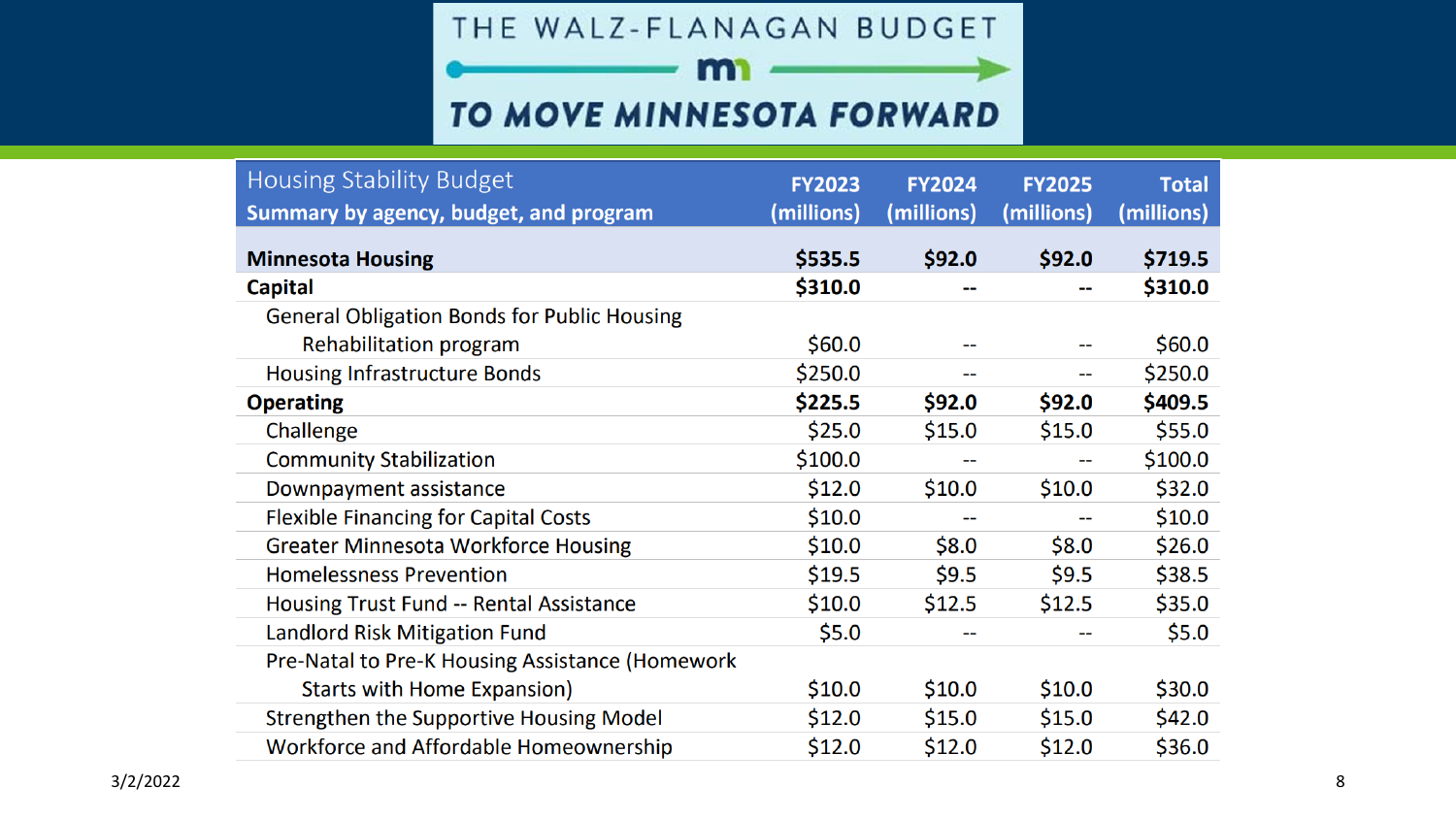| <b>Proposals</b>                                                             | <b>Cost-burdened</b><br>home-ownership | <b>Cost-burdened</b><br>renters | <b>Doubled up</b> | <b>Sheltered and</b><br>unsheltered |
|------------------------------------------------------------------------------|----------------------------------------|---------------------------------|-------------------|-------------------------------------|
| Downpayment assistance                                                       |                                        |                                 |                   |                                     |
| <b>Workforce and Affordable</b><br>Homeownership                             |                                        |                                 |                   |                                     |
| Challenge                                                                    |                                        |                                 |                   |                                     |
| <b>Addressing Deep Poverty</b>                                               |                                        |                                 | $\checkmark$      |                                     |
| <b>Homelessness Prevention &amp;</b><br>Assistance                           |                                        |                                 |                   |                                     |
| <b>Community Stabilization</b>                                               |                                        | $\checkmark$                    | $\checkmark$      |                                     |
| <b>Flexible Financing for Capital Costs</b>                                  |                                        | $\checkmark$                    |                   | $\checkmark$                        |
| <b>General Obligation Bonds for Public</b><br>Housing Rehabilitation program |                                        |                                 |                   |                                     |
| <b>Greater Minnesota Workforce</b><br><b>Housing Development</b>             |                                        |                                 |                   |                                     |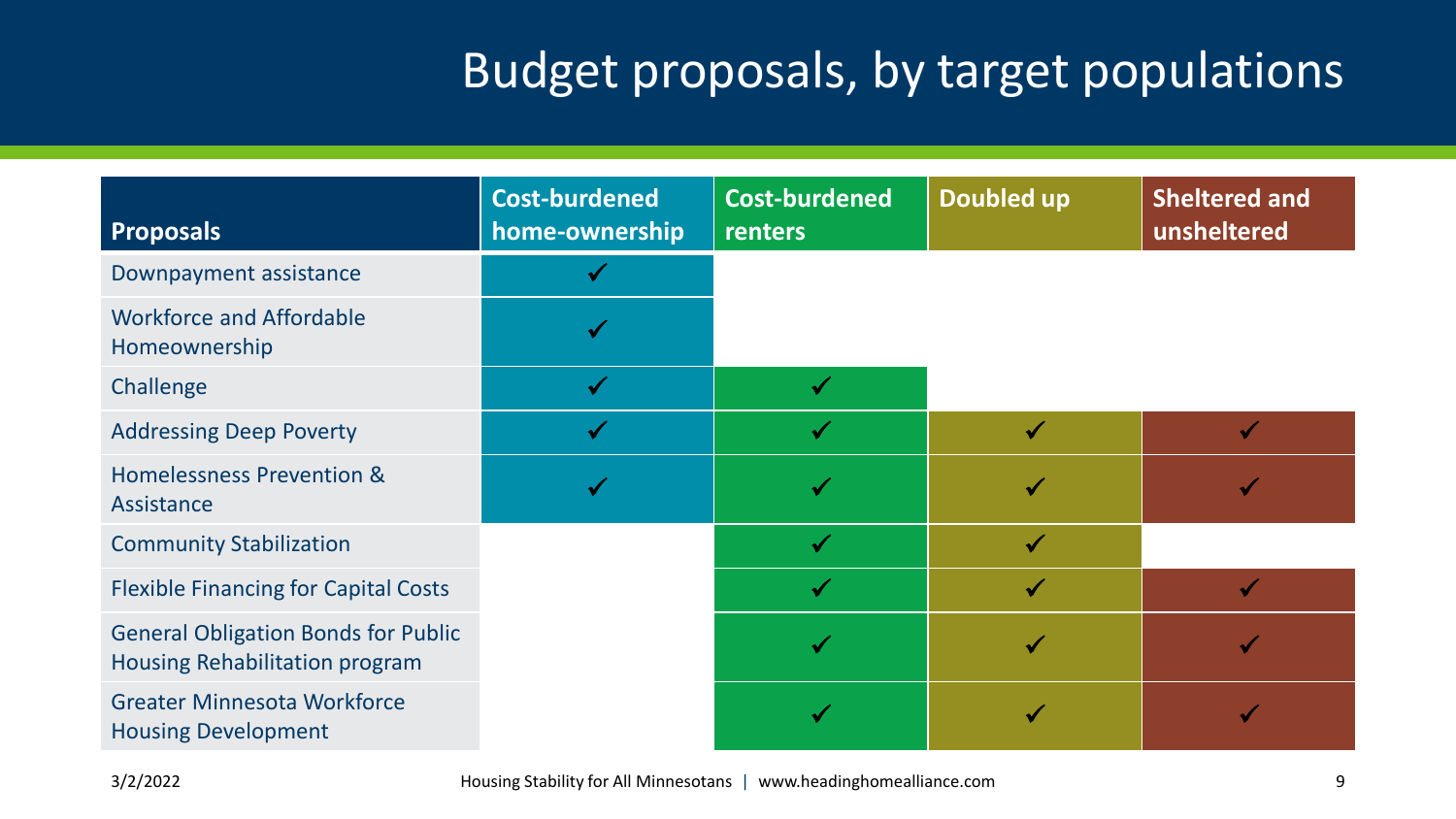| <b>Proposals</b>                                                                                    | <b>Cost-burdened</b><br>home-ownership | <b>Cost-burdened</b><br>renters | <b>Doubled up</b> | <b>Sheltered and</b><br>unsheltered |
|-----------------------------------------------------------------------------------------------------|----------------------------------------|---------------------------------|-------------------|-------------------------------------|
| <b>Housing Infrastructure Bonds</b>                                                                 |                                        |                                 |                   |                                     |
| <b>Housing Transition Services</b><br>through Housing Stabilization<br><b>Services</b>              |                                        |                                 |                   |                                     |
| <b>Housing Trust Fund Rental</b><br>Assistance                                                      |                                        |                                 |                   |                                     |
| <b>Increase Transitional Housing</b><br>Program                                                     |                                        |                                 |                   |                                     |
| <b>Landlord Risk Mitigation Fund</b>                                                                |                                        | $\checkmark$                    | $\checkmark$      | $\blacktriangledown$                |
| <b>Prohibit Rental Discrimination</b><br><b>Based on Public Housing</b><br><b>Assistance Status</b> |                                        |                                 |                   |                                     |
| <b>Tenancy supports and landlord</b><br>engagement activities                                       |                                        |                                 |                   |                                     |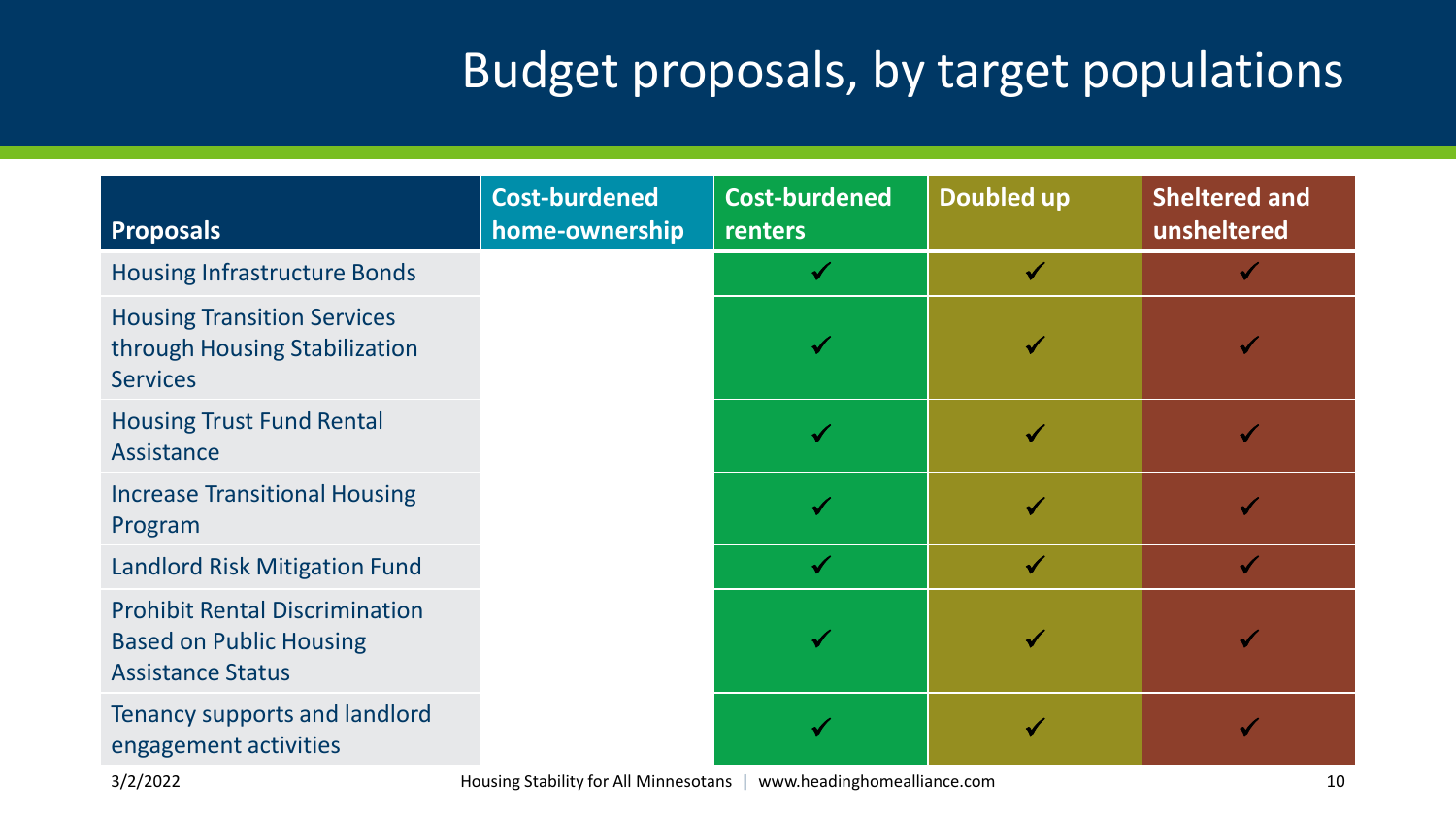| <b>Proposals</b>                                           | <b>Cost-burdened</b><br>home-ownership | <b>Cost-burdened</b><br>renters | <b>Doubled up</b> | <b>Sheltered and</b><br>unsheltered |
|------------------------------------------------------------|----------------------------------------|---------------------------------|-------------------|-------------------------------------|
| <b>AmeriCorps Heading Home Corps</b>                       |                                        |                                 |                   |                                     |
| Program                                                    |                                        |                                 |                   |                                     |
| <b>Community Living Infrastructure</b>                     |                                        |                                 | $\checkmark$      |                                     |
| Program                                                    |                                        |                                 |                   |                                     |
| <b>Domestic Violence Housing First</b>                     |                                        |                                 |                   |                                     |
| <b>ESP Funding for shelter services</b>                    |                                        |                                 |                   |                                     |
| <b>Housing Stabilization Services</b><br>eligibility staff |                                        |                                 |                   |                                     |
| Housing Support for Adults with                            |                                        |                                 |                   |                                     |
| <b>Serious Mental Illness Program</b>                      |                                        |                                 |                   |                                     |
| Expansion                                                  |                                        |                                 |                   |                                     |
| Increase engagement and outreach                           |                                        |                                 |                   |                                     |
| activities                                                 |                                        |                                 |                   |                                     |
| <b>Increase Homeless Youth Act</b>                         |                                        |                                 |                   |                                     |
| Program                                                    |                                        |                                 |                   |                                     |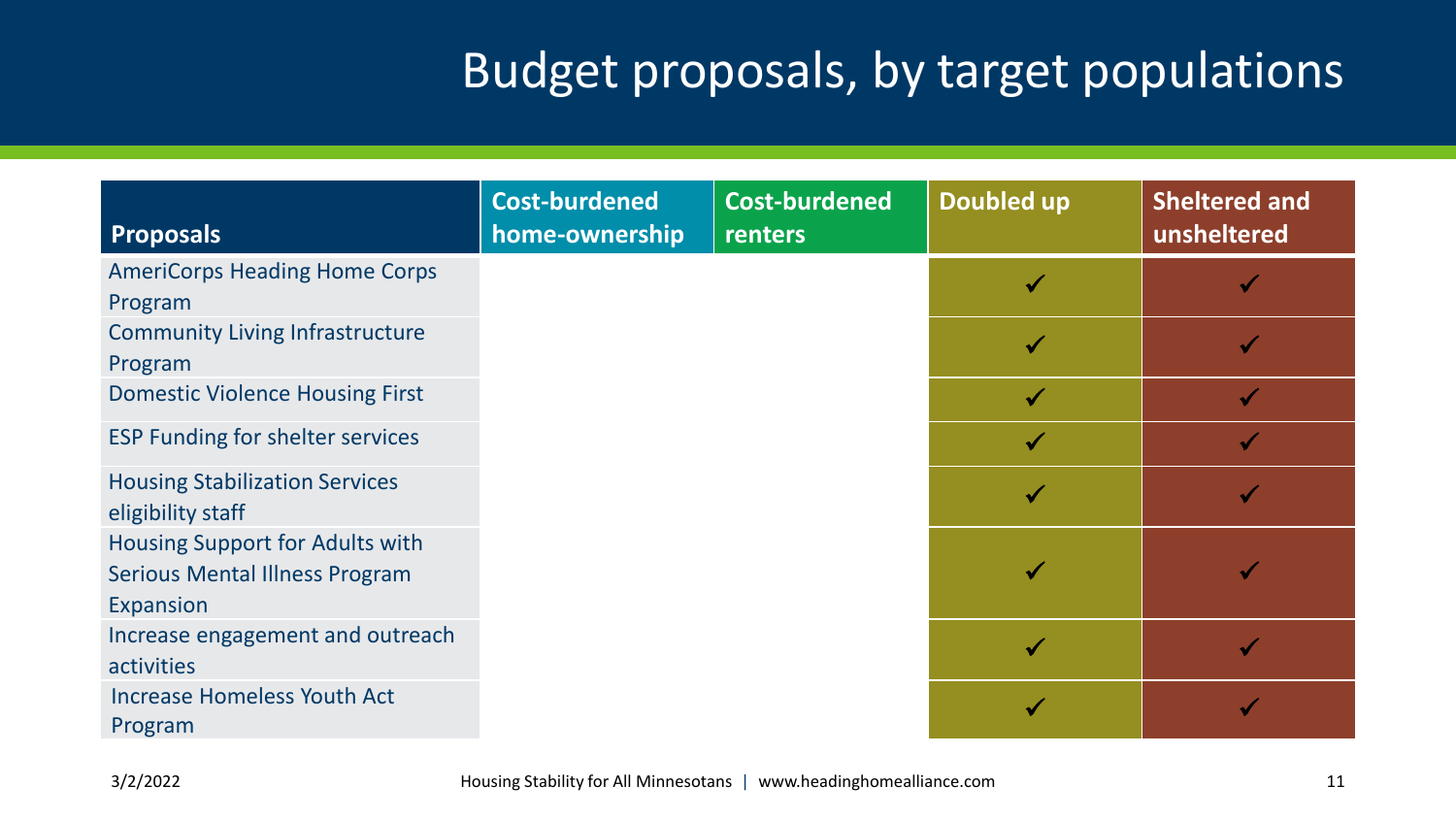| <b>Proposals</b>                                          | <b>Cost-burdened</b><br>home-ownership | <b>Cost-burdened</b><br>renters | <b>Doubled up</b> | <b>Sheltered and</b><br>unsheltered |
|-----------------------------------------------------------|----------------------------------------|---------------------------------|-------------------|-------------------------------------|
| Joint homelessness prevention                             |                                        |                                 |                   |                                     |
| initiative                                                |                                        |                                 |                   |                                     |
| Low-barrier, permanent supportive<br>housing for Veterans |                                        |                                 |                   |                                     |
| PATH program expansion                                    |                                        |                                 |                   |                                     |
| <b>Pre-Natal to Pre-K Housing</b>                         |                                        |                                 |                   |                                     |
| <b>Assistance (Expansion of HSWH)</b>                     |                                        |                                 |                   |                                     |
| <b>Shelter Capital</b>                                    |                                        |                                 |                   |                                     |
| <b>Strengthen the Supportive Housing</b>                  |                                        |                                 |                   |                                     |
| <b>Model</b>                                              |                                        |                                 |                   |                                     |
| <b>Transitional Supportive Housing for</b>                |                                        |                                 |                   |                                     |
| <b>Survivors of Domestic and Sexual</b>                   |                                        |                                 |                   |                                     |
| <b>Violence</b>                                           |                                        |                                 |                   |                                     |
| <b>HIV Prevention for people</b>                          |                                        |                                 |                   |                                     |
| experiencing homelessness                                 |                                        |                                 |                   |                                     |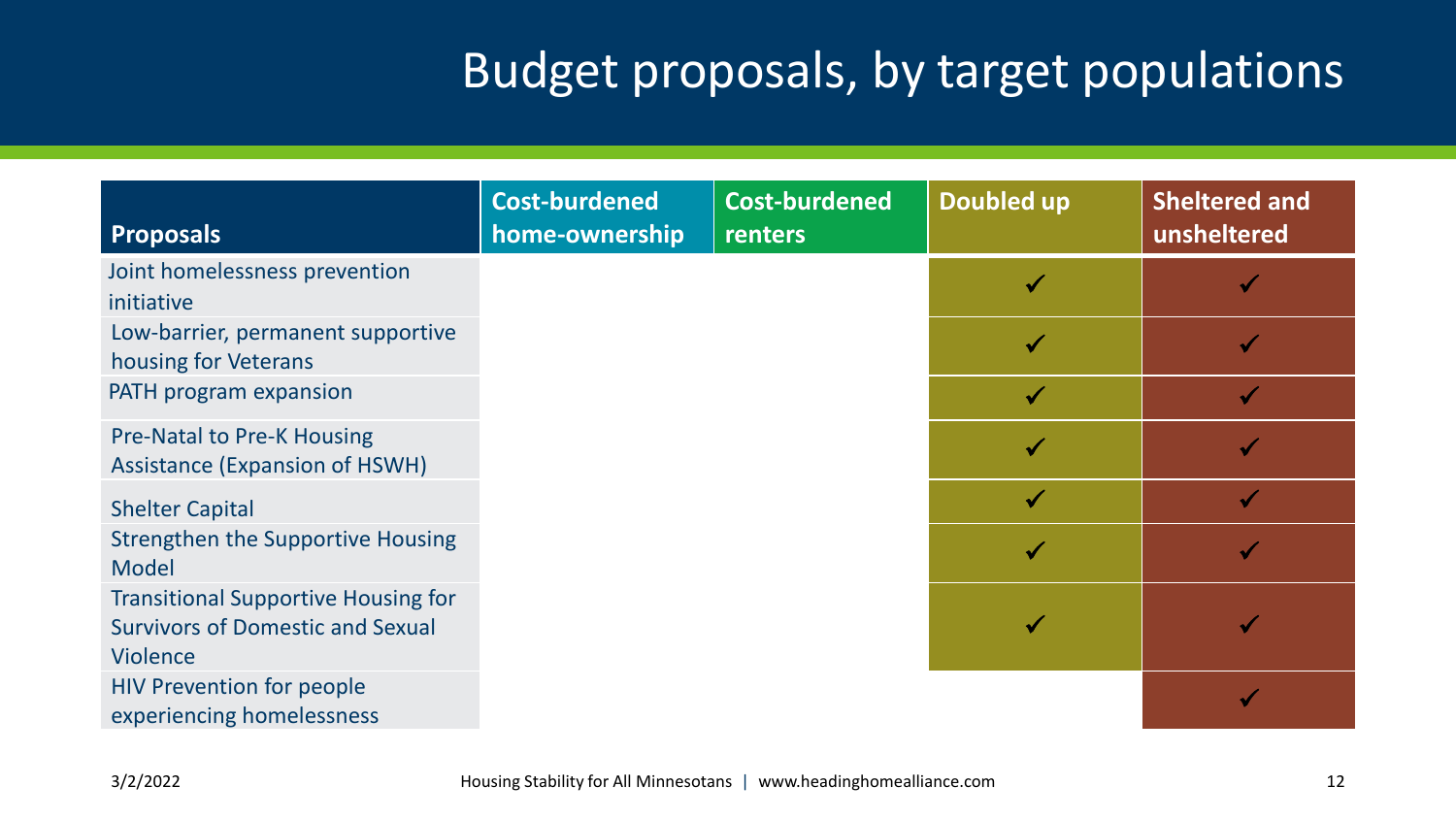## Budget proposals, systems-level investments

- Homeless Management Information System
- Housing Workforce Study
- Staff position in the Housing Division for stakeholder engagement